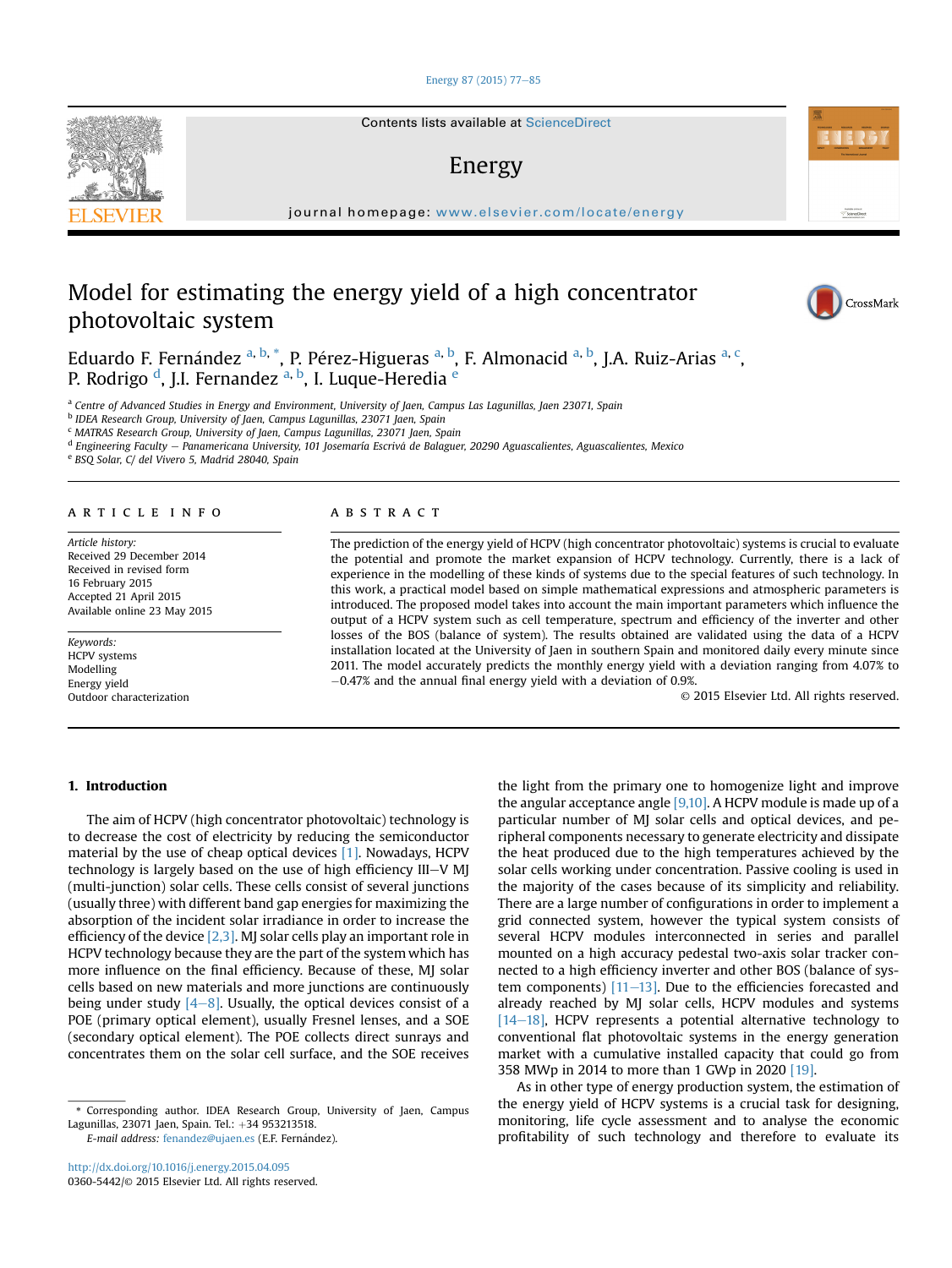potential and promote its market expansion  $[20-24]$ . However, at the present the models tailored to the special features of this technology and their validation with real data of HCPV systems are scarce [25,26]. In Ref. [25] a model to predict the system output developed by Amonix Inc. based on the spectral response of MJ solar cells, spectral irradiance, transmission losses, soiling and other losses of the system is outlined. However, the procedure used to estimate the energy output based on the parameters commented is not given, and therefore the application of that procedure is only limited at the Company. The model is validated with real data of a system located at Nevada (USA) during 2009 and 2010 over 16 months. Also, although the accuracy of that model is not questioned here, a detailed analysis of the performance of the model is not reported. In Ref. [26] a simple and useful model based on atmospheric parameters and different empirically obtained coefficients for predicting the average hourly AC power of a HCPV system is introduced. The output is derived from the AC power of the system under standard irradiance and temperature conditions as a linear function of the direct normal irradiance with two additional corrections in module temperature and spectrum (through the air mass). The authors make several assumptions such as the consideration that the rest of the losses of the system are lumped in the AC the power of the system under reference conditions. The performance of the model is validated with the average hourly AC power of a HCPV system located at Sede Boqet (Israel) for two weeks (first weeks of June and December).

In this paper, a detailed model for the prediction of the energy yield of a HCPV system based on atmospheric parameters in order to facility its application at a desired location is introduced. The energy output of a system is calculated from the peak power of a HCPV module using simple mathematical expressions which takes into account the main parameters that affect the output of a HCPV system. The cell temperature influence is quantified as a function of air temperature, direct normal irradiance and wind speed. The spectral effects are taken into account with a correction based on air mass. Also, an additional spectral correction based on aerosol optical depth for locations with high turbidity is proposed. The model also considers the instantaneous variations of the efficiency of the inverter as a function of the input DC power. Furthermore, other additional losses of the DC part and the AC part of a HCPV system are taken into account and considered separately. A detailed description of the procedure to estimate all the coefficients necessaries for the application of the model is also provided. The results in the estimation of the energy yield of a HCPV system are validated using the measured data of an installation with a nominal power of 1.35 kWp, located at the campus of the University of Jaen in southern Spain and monitored daily every minute since 2011.

#### 2. Model description

In this section, the model for estimating the energy yield of a HCPV system is introduced. This section is divided in two subsections. In the first subsection, the model of the DC part of a system is proposed and derived from the model of a HCPV module. In the second subsection, the AC part of a system is modelled and the final model for the estimation of the energy yield of a HCPV system is proposed.

#### 2.1. Modelling of the generator

A typical HCPV generator consists of several modules interconnected in series and parallel mounted on a two-axis solar tracker. The first step for modelling the output of a HCPV generator is the finding of an accuracy and simple equation for the estimation of the maximum power of a HCPV module  $(P_{module})$  based on atmospheric parameters. The maximum power of a HCPV module can be expressed with the following function [27,28]:

$$
P_{module} = f(DNI, T_{cell}, S_b)
$$
\n(1)

where DNI is the direct normal irradiance,  $T_{cell}$  is the cell temperature and  $S_b$  is the spectral distribution of the direct normal solar irradiance. Taking this into account, the maximum power of a HCPV module can be easily estimated with the following equation [29]:

$$
P_{module} = \frac{P^*}{DNI^*} DNI \Big( 1 - \delta \Big( T_{Cell} - T_{cell}^* \Big) \Big) (1 - \varepsilon (AM - AM_U))
$$
\n(2)

where  $P^*$ , DNI<sup>\*</sup>,  $T^*_{cell}$  are the maximum power, direct normal irradiance and cell temperature at reference conditions;  $\delta$  is the cell temperature coefficient of the maximum power, AM is the air mass,  $\varepsilon$  is the air mass coefficient of the maximum power of a HCPV module and  $AM<sub>U</sub>$  is defined as the umbral air mass. This equation estimates the maximum power as a function of the irradiance and cell temperature using the well-known equation used in conventional photovoltaic technology [30,31] with an additional spectral correction based on air mass. Several experiments over different HCPV modules from different manufacturers have demonstrated that the influence of air mass can be considered negligible for AM  $\leq$  AM<sub>U</sub> and can be corrected with a linear coefficient for  $AM > AM<sub>U</sub>$  [29,32,33]. The rationale behind this can be found in Ref. [34] where the influence of different atmospheric parameters on the performance of different HCPV modules has been investigated. For low AM values, the top and middle junctions of the MJ solar cells almost generate the same current (current-matched condition) and because of this the influence of AM on the power output of HCPV modules is almost negligible. However, as the AM increases the top junction starts limiting the current resulting on an overall linear decreasing of the performance of HCPV modules.

Equation (2) has been used to predict the power output of several HCPV modules in different climate conditions showing an accurate match between actual and estimated data [35]. However, although AM is the main atmospheric parameter that affect the spectral distribution and the performance of HCPV modules, there are other parameters which could affect their electrical output [36]. In particular, AOD (aerosol optical depth) has shown a nonnegligible effect at locations with high turbidity [37,34]. Because of this, Equation (2) could have an important uncertainty at sites with extremely high aerosol optical depth values. Hence, it is appropriate to introduce an AOD correction in this equation. The influence of AOD on the performance of HCPV modules has been also studied in Ref. [34] and the same behaviour than under AM variations has been found. The influence on the performance of HCPV modules for low AOD values is almost negligible since the top and middle junctions of the MJ solar cells generate almost the same current (current-matched condition). Also, as the AOD increases the top junction starts limiting the current resulting on an overall linear decreasing of the performance of HCPV modules. Taking this into account, Equation (2) could be rewritten with an additional AOD spectral correction as:

$$
P_{module} = \frac{P^*}{DNI^*} DNI \Big( 1 - \delta \Big( T_{Cell} - T_{cell}^* \Big) \Big) (1 - \varepsilon (AM - AM_U))
$$
  
× 
$$
\Big( 1 - \varphi \Big( AOD_{550} - AOD_{550, U} \Big) \Big)
$$
(3)

where  $\varphi$  is the aerosol optical depth coefficient of the maximum power of a HCPV module,  $AOD_{550}$  is the aerosol optical depth at 550 nm and  $AOD_{550,U}$  is the umbral aerosol optical depth at 550 nm